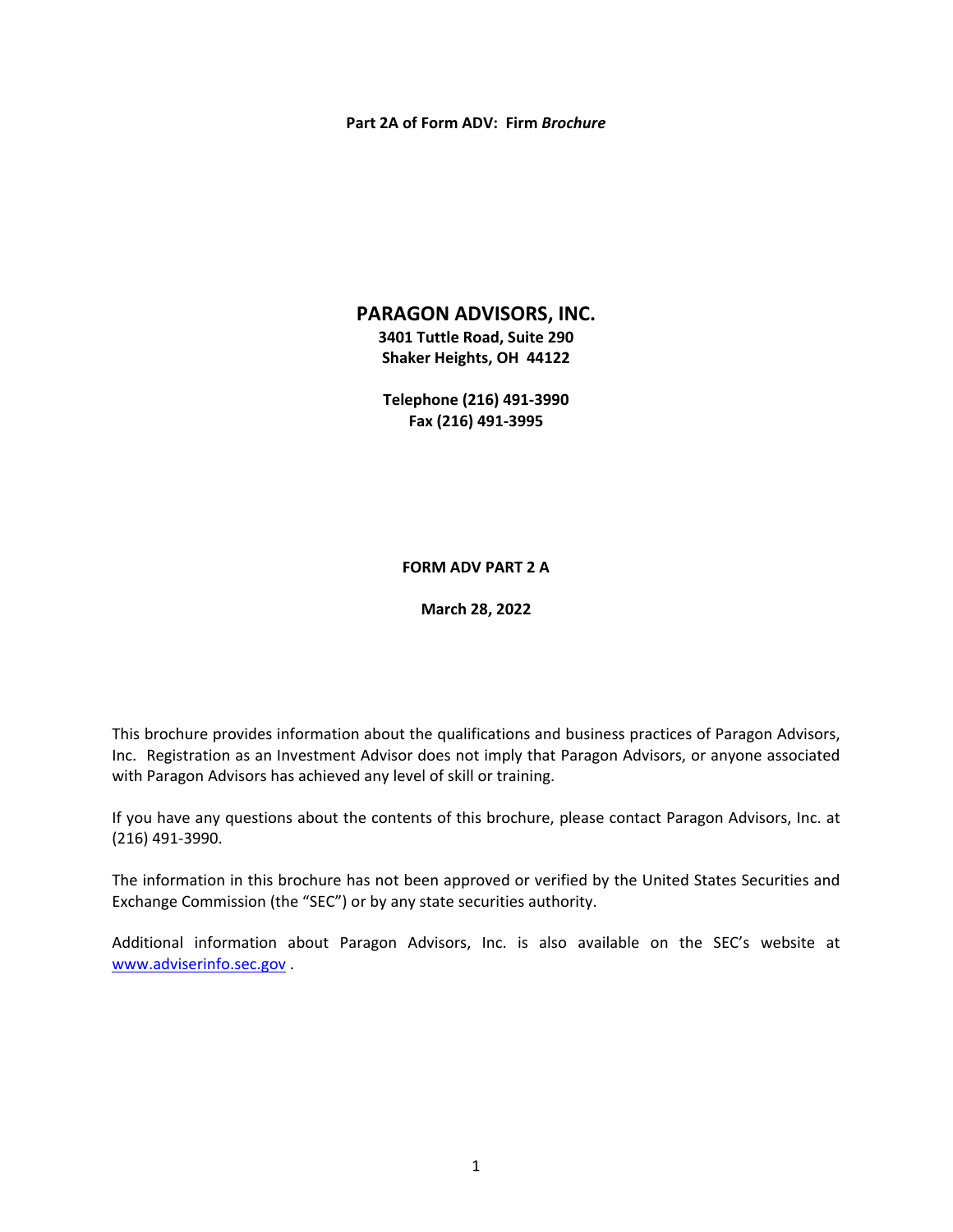# **Item 2 Material Changes**

Paragon Advisors, Inc. has experienced no material changes since the last annual update of our brochure on March 25, 2021.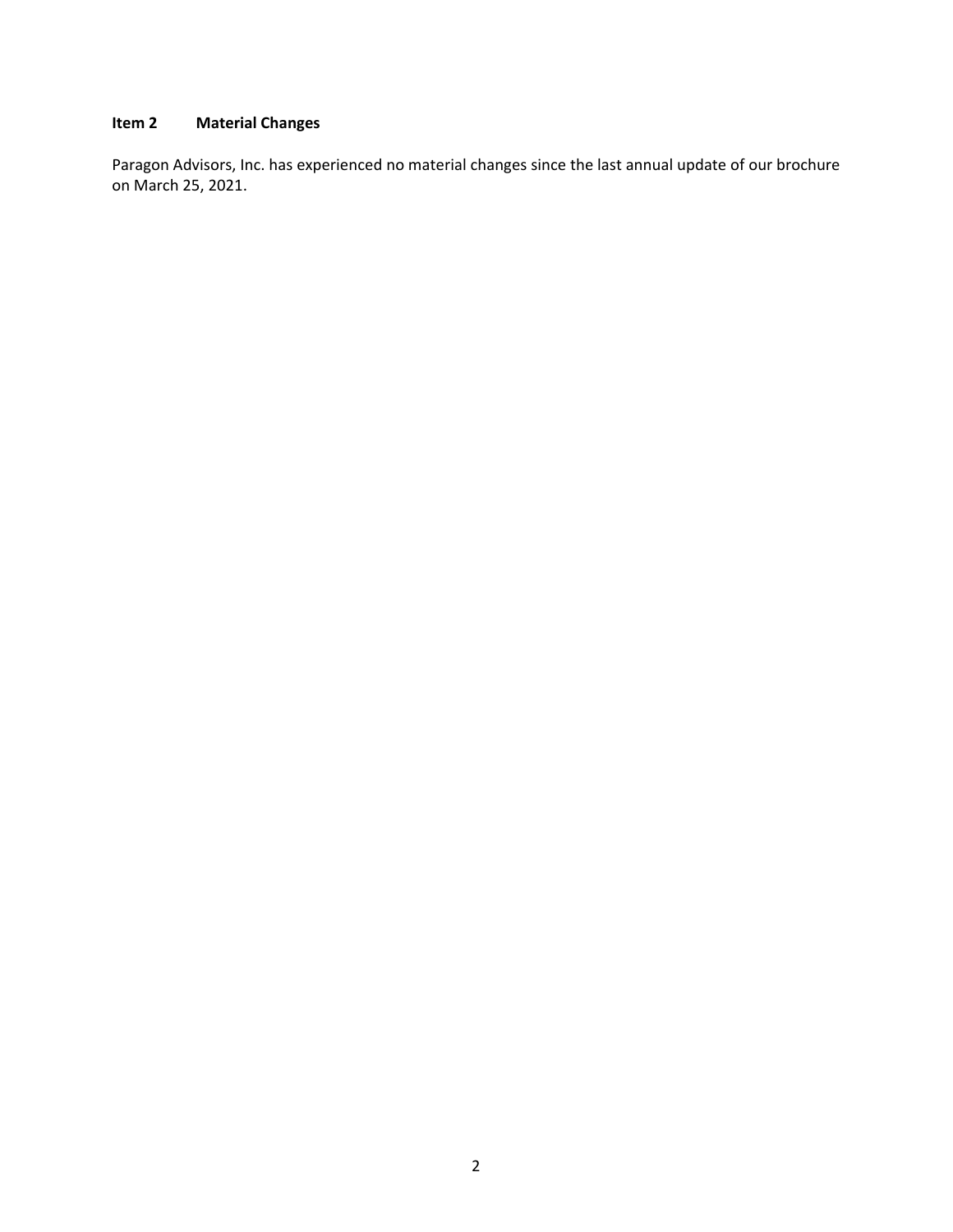## Item 3 Table of Contents

| 1. |                                                                                               |  |
|----|-----------------------------------------------------------------------------------------------|--|
| 2. |                                                                                               |  |
| 3. |                                                                                               |  |
| 4. |                                                                                               |  |
| 5. |                                                                                               |  |
| 6. |                                                                                               |  |
| 7. |                                                                                               |  |
| 8. |                                                                                               |  |
| 9. |                                                                                               |  |
|    |                                                                                               |  |
|    | 11. Code of Ethics, Participation or Interest in Client Transactions and Personal Trading  13 |  |
|    |                                                                                               |  |
|    |                                                                                               |  |
|    |                                                                                               |  |
|    |                                                                                               |  |
|    |                                                                                               |  |
|    |                                                                                               |  |
|    |                                                                                               |  |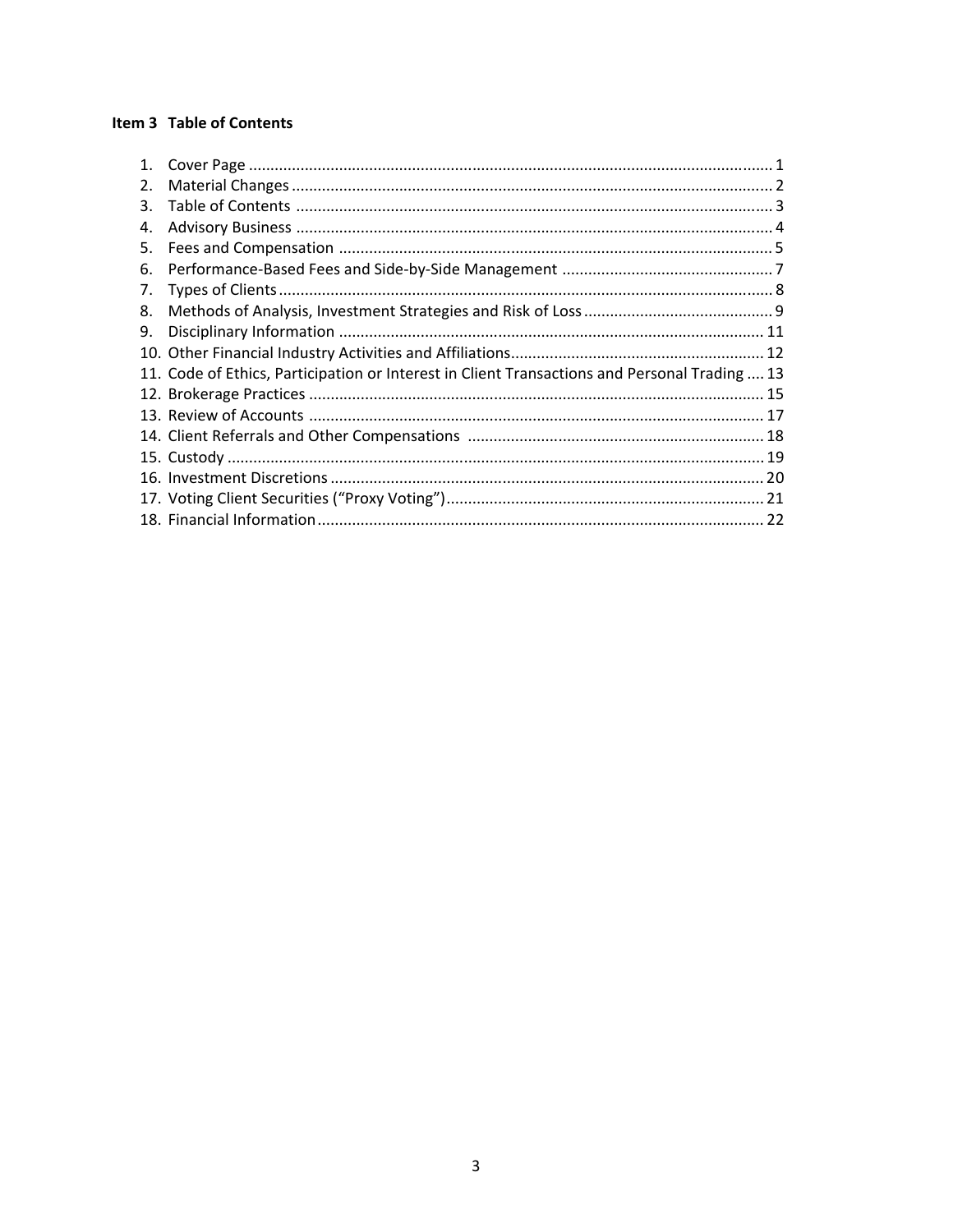### **Item 4 Advisory Business**

Paragon Advisors, Inc ("Paragon") is a registered investment advisor founded in 1996, with its principal place of business in Shaker Heights, Ohio. Paragon's shareholders are Terence C. Sullivan and Christine L. Jemison.

Paragon is a fee-based multi-family office and financial advisory firm specializing in comprehensive and confidential management of family wealth. Paragon's mission is to organize and centralize client financial matters, provide ongoing review and monitoring of client financial assets, develop wealth maximizing and tax minimizing strategies, and lastly, act as the catalyst to implement financial plans in an efficient and cost effective manner.

Paragon's clients are typically individuals with net worth in excess of \$10,000,000. Due to the large net worth and the varying degrees of complexity for each client, the services provided are tailored to each client's particular circumstances. Paragon provides a core group of services to clients, which include:

- Overall organization and monitoring of family financial matters
- Tax and cash flow planning
- Asset allocation analysis and recommendation
- Estate and trust planning (across generations)
- Insurance analysis and recommendations on life, property and liability coverage
- Investment review, counseling and recommendation
- Review and recommendation of traditional and alternative investment managers
- Tax return preparation
- Quarterly investment performance monitoring
- Other services tailored to each client's individual family needs

Other services arise out of client specific needs and may include assisting in administering estates, trusts, foundations and other entities. Paragon may also be engaged by its clients for special projects such as organizing family partnerships, constructing and monitoring laddered bond portfolios, bill paying, assisting in the negotiation of the sale or purchase of a business, and other related services.

Paragon's Regulatory Assets Under Management total approximately \$1,000,800,000 as of January 1, 2022. This includes assets Paragon manages on a discretionary basis of approximately \$566,600,000. As of January 1, 2022, Paragon also had Assets Under Advisement totaling approximately \$2.3 billion. These are client assets that Paragon oversees as part of our overall core investment advisory services, but does not manage on a discretionary basis or directly place trades. Paragon's combined Regulatory Assets Under Management and Assets Under Advisement are approximately \$3.3 billion.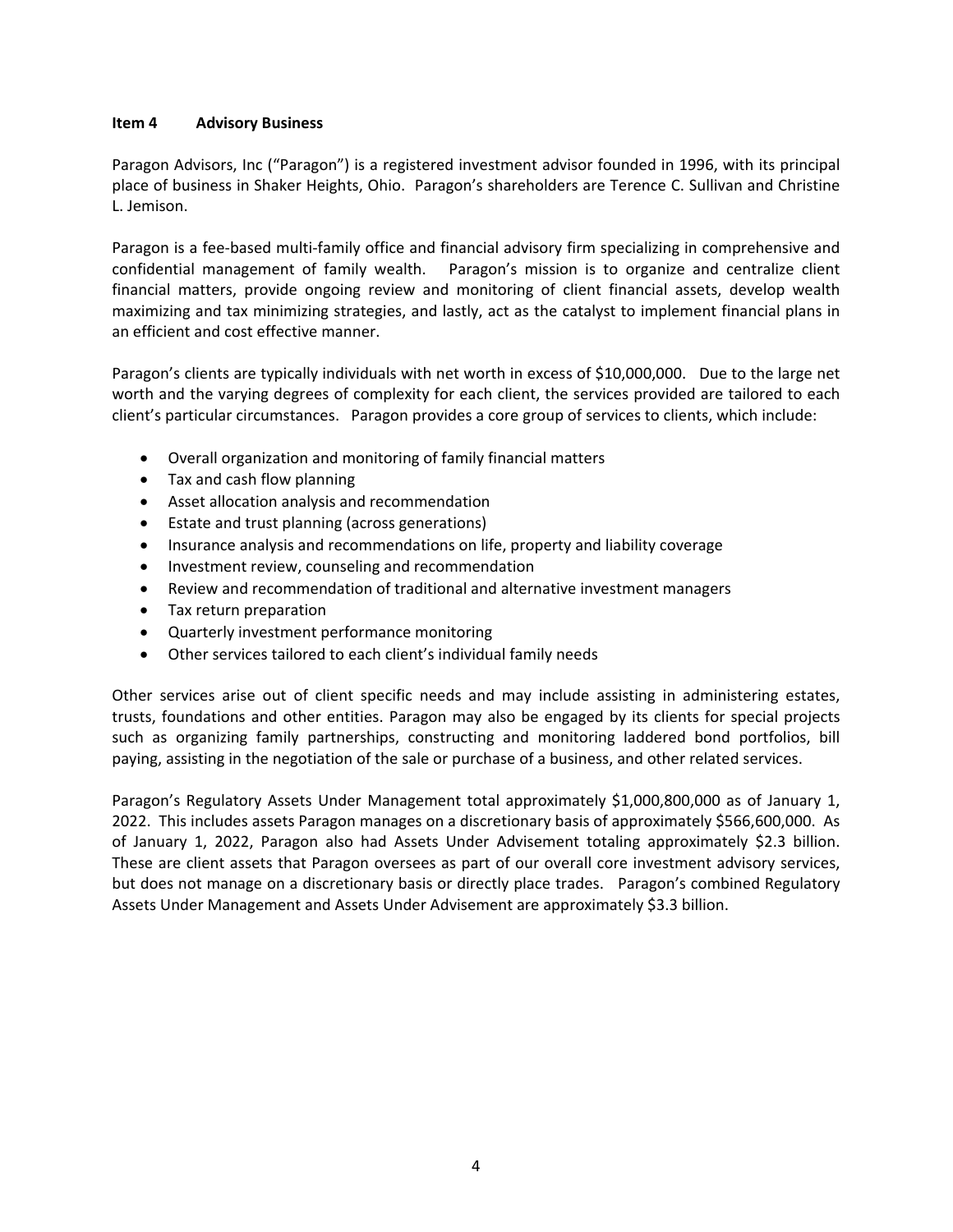#### **Item 5 Fees and Compensation**

#### **Paragon fees**

For most clients, Paragon charges an annual retainer for the core services. The fee is tailored to and based upon the complexity of each client's financial situation. Consideration is given to the level of income, assets owned, the composition of the asset mix, and the level of service to be performed by Paragon. The annual retainer fees for the core services are negotiated with each client at the beginning of the client relationship. We will monitor the retainer amount at least annually to ensure that it is appropriate for the level of service. If, at any point, we find our time commitment to a client's situation is significantly over or under the retainer, we will address the retainer with the client to determine if an adjustment or special bill is warranted. The retainer fee is generally billed quarterly in advance, and out of pocket expenses incurred on behalf of clients are billed quarterly in arrears.

The retainer is designed to cover all the normal, ongoing elements of our services. If we encounter a specific project beyond the scope of the services outlined above, we would bill that time separately at our standard hourly rates, ranging from \$85‐\$450 per hour.

Although not typical, some clients are billed based on actual time incurred at the standard hourly rates. These fees are generally billed at least quarterly in arrears. In addition, one client has elected to enter into a deferred fee arrangement whereby a certain pre‐determined sum shall be paid at a future date upon death or termination of services. This is an arrangement entered into as an accommodation to the client's special request and is not representative of our customary fee structure.

With client authorization, Paragon may automatically withdraw our investment advisory fees directly from one or more of the client's accounts held by a qualified custodian.

All prepaid fees are refundable and advisory engagement agreements are terminable at will by either party upon reasonable notice. The amount of any refund will be calculated on a pro-rata basis as of the date of the termination of the client relationship.

## **Third party fees (Money manager fees, brokerage fees, and transaction costs)**

Paragon recommends third party money managers for its clients. These money managers will generally charge a separate fee based a percentage of assets under management.

Clients will also incur brokerage fees and transactional costs charged by the qualified custodian used for their accounts, as well as fees charged by mutual funds and exchange traded funds (ETF's) held in their accounts.

All of these fees are separate from the retainer charged by Paragon. They are calculated by the money managers and brokerage firms, and are debited directly out of client accounts.

#### **Falmouth Investment Company fees**

Falmouth Investment Company, Inc. ("Falmouth") is an affiliate of Paragon through the common ownership of both entities. Falmouth forms private investment companies ("Funds") and serves as manager member to such entities. The funds are offered as investment opportunities to Paragon clients and are formed by pooling client assets, typically in an LLC operating like a partnership. This provides Paragon clients an opportunity to access investment managers (underlying investment funds) who have high minimum investments, which may not be accessible to clients individually. Falmouth provides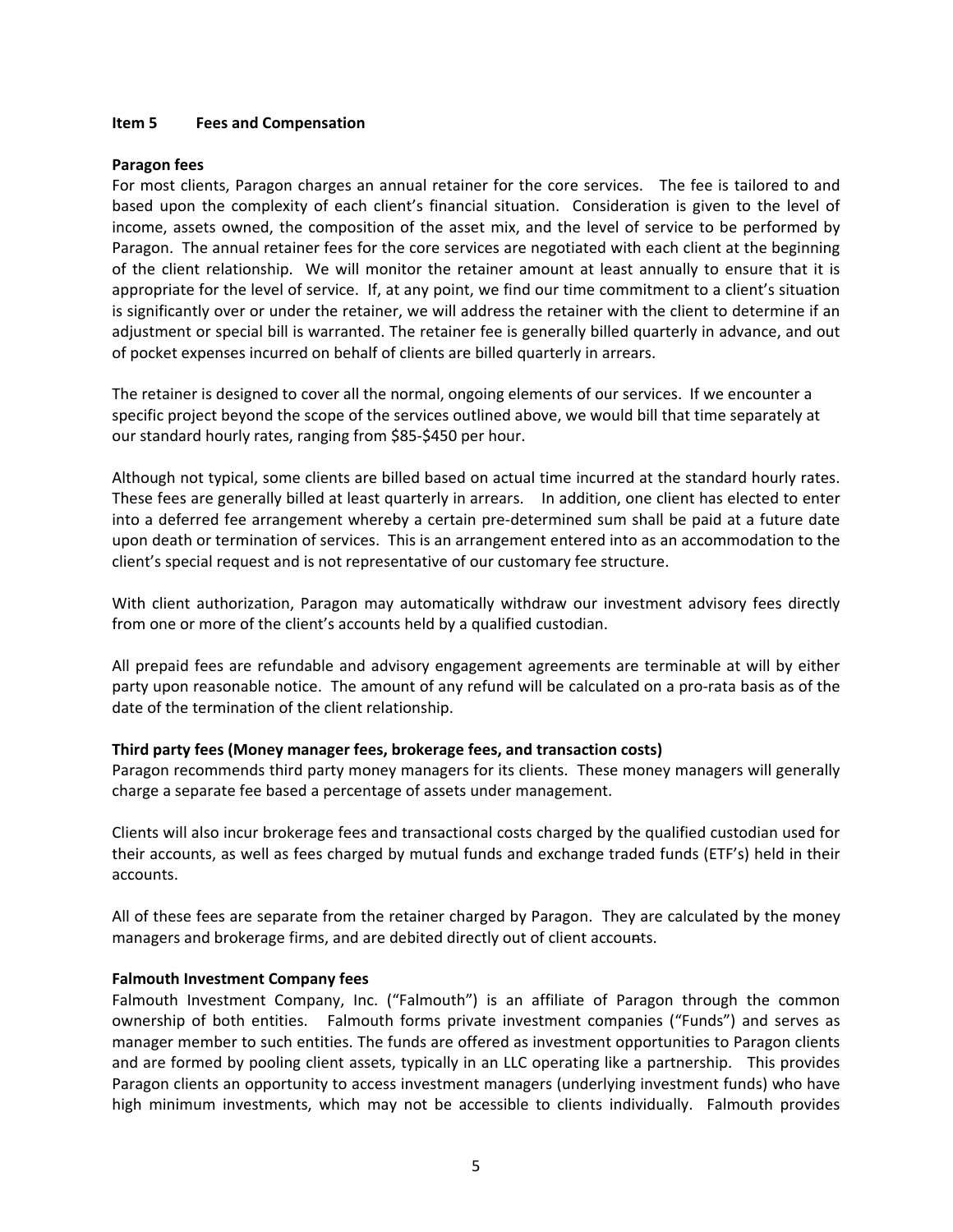investment advisory services to the investment funds, including forming and organizing the pool of funds, performing due diligence and ongoing monitoring of the underlying investment funds and managers, evaluating the managers, and annual accounting for each fund. Clients who invest in any of the funds managed by Falmouth will incur fees charged by Falmouth for its investment advisory services. Fees charged to the funds for Falmouth's advisory services may vary, depending on the type and structure of each fund. The fee for each pool is based upon the amount of anticipated involvement that Falmouth may have in the investment.

- In all cases, Falmouth charges a fee for the organization of each pool, typically around \$20,000.
- Falmouth then charges an annual asset management fee ("AMF"), paid quarterly in advance, for the ongoing services provided to each fund, as described in Item 4. The annual AMF ranges from 0.4% to 0.8% of the net asset value of the individual investment funds. In some instances, this fee is calculated based on capital committed to the individual funds.
- For some funds, payment of the asset management fee is deferred until the entity has achieved profitability in a given year. Tax distributions may be made to cover the tax liability associated with income allocated to Falmouth. Otherwise, in these cases, Falmouth will not receive asset management fees from funds which do not achieve appreciation in net asset value.
- For certain funds, Falmouth charges a distribution fee when cash distributions exceed capital commitments. Once investors receive distributions equal to their capital commitment, all future distributions are split between the investors and Falmouth, with 2‐2.5% of distributions going to Falmouth. The distribution fee replaces the AMF, which terminates when the distribution fee becomes effective.

Fees are billed to the funds in advance, and the fee agreement for each individual investment fund is disclosed in the respective funds' private placement memorandum ("PPM"), which is provided to an investor before an investment is made.

In addition to the AMF paid to Falmouth, the managers of the underlying investment funds will charge advisory and/or incentive fees to the funds in which Falmouth pools are invested. This results in investors paying two levels of advisory fees for the management of their assets in these pooled funds, one directly to Falmouth and one indirectly to the underlying investment fund manager

Fees received in advance are refundable. The amount of any refund will be calculated on a pro-rata basis as of the date of the termination of the advisory relationship.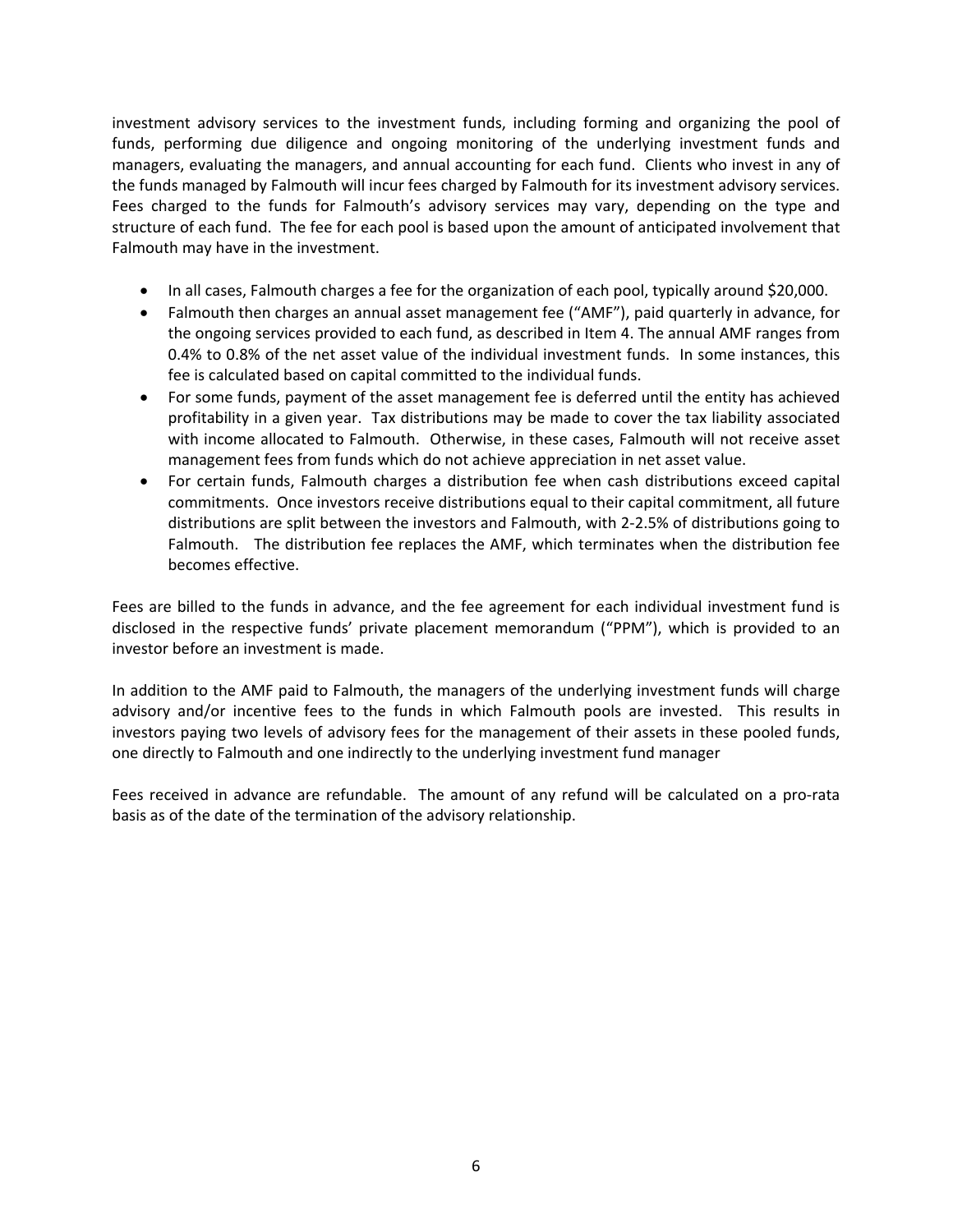#### **Item 6 Performance‐Based Fees and Side‐By‐Side Management**

Paragon does not charge performance-related fees (fee based upon gains of a client portfolio).

Falmouth charges management fees based upon capital commitments or assets under management, as described in the investment funds' respective PPM. Please see Item 5 for a detailed description of the asset management fees set up for its funds. Certain partnerships defer payment of this asset management fee until years in which profits are achieved. In these instances, the deferred amounts accumulate until profits are attained. Falmouth is allocated income from the respective investment fund in years when the investment fund realizes profit. Fees earned under this method will not be collected for unprofitable investment funds.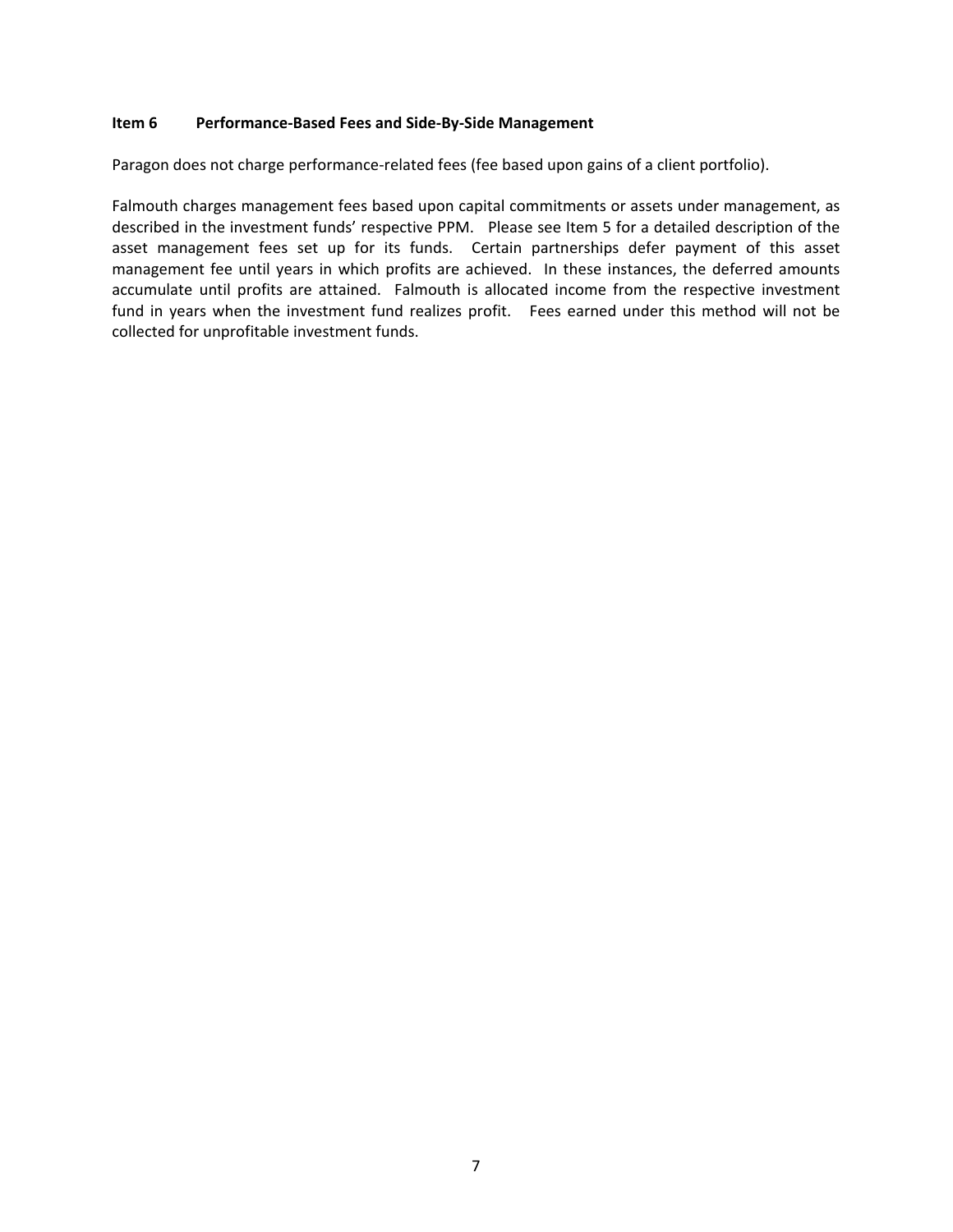## **Item 7 Types of Clients**

Paragon provides advisory services to high net worth individuals and their families. The clients may form entities, including family partnerships, investment companies, trusts, estates, charitable organizations, corporations or other business entities. These clients typically have net worth in excess of \$10,000,000.

Paragon also provides professional and administrative services to Falmouth Investment Company.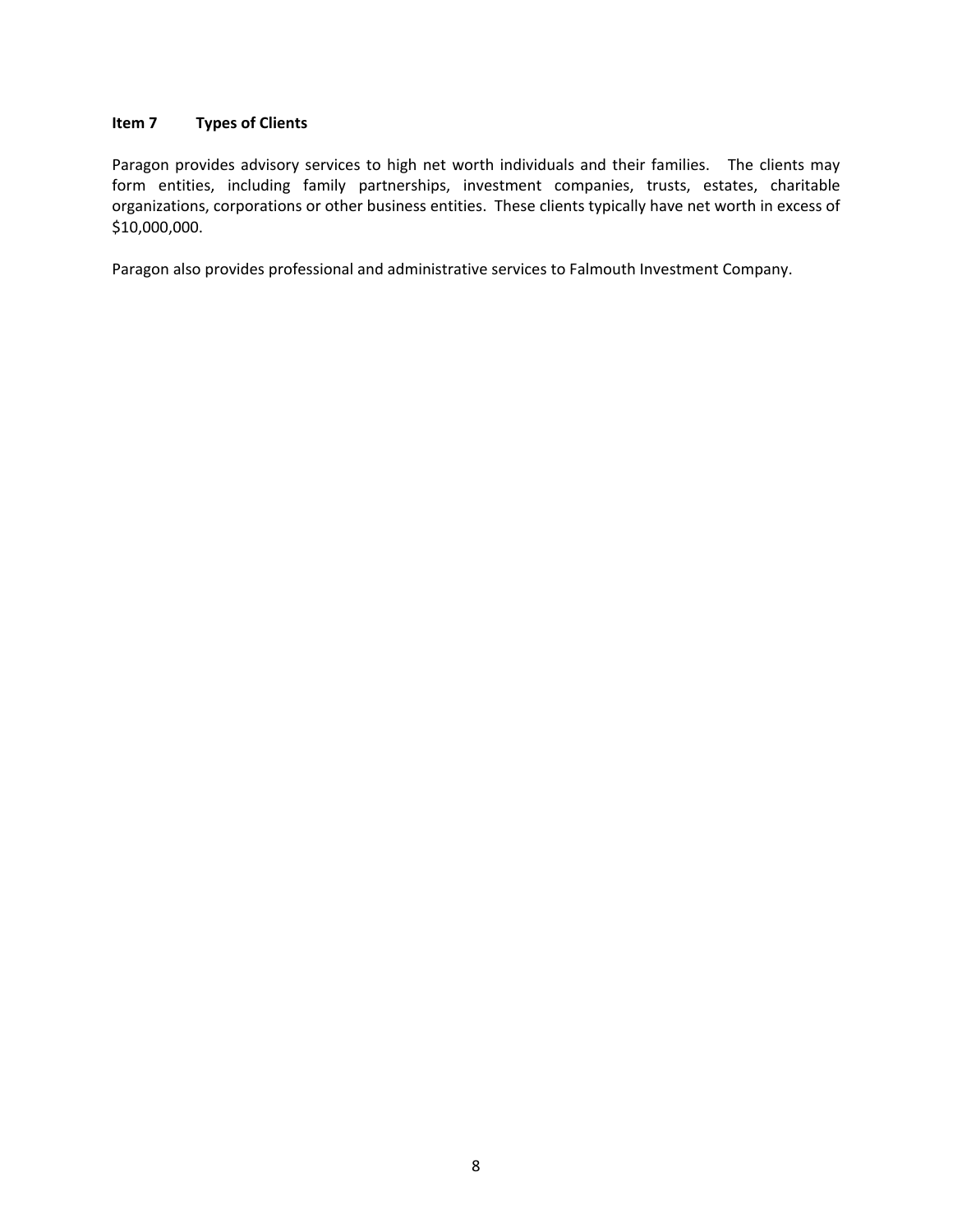## **Item 8 Methods of Analysis, Investment Strategies and Risk of Loss**

Paragon does not employ any one particular method of evaluating investments. Our evaluation techniques depend upon the investment being examined. The following are techniques that may be used to evaluate individual opportunities:

- Research reports from investment banking firms
- Research reports from brokerage firms
- General investment publications
- Meetings with money managers
- Meetings with general partners, sponsors or developers
- Meetings and phone calls with references for the sponsors of an investment (such as lawyers, accountants, bankers, etc.)
- Site and office visits
- Use of analytical software, such as eVestment Analytic Platform and Reporting Studio & Morningstar Principia
- Discussions with contacts (developed in over 30 years in the financial advisory business) to evaluate the timelines and viability of an investment
- Continuing education required to maintain CPA, CFP or other professional designations

Investing in securities involves risk of losses that clients should be prepared to bear.

Paragon provides investment analysis based upon individual client needs and expectations. We employ an open architecture approach to investing and will prepare and review asset allocation analysis and make recommendations to the client tailored to the client's situation. We will discuss the asset allocation and corresponding investment recommendations with the client at least annually, and as often as quarterly. Final investment decisions are approved by the client. Depending upon the client's investment strategy, Paragon may provide advice regarding:

- Equity securities in US and foreign companies
- All types of debt instruments (mortgage, corporate and non-corporate, performing and nonperforming loans, secured and unsecured loans and notes, US Government and municipal bonds)
- Warrants and options
- Futures contracts
- Mutual fund shares and exchange-traded funds
- Certificates of deposit and commercial paper
- Real estate investments
- Commodity-linked investments
- Private investment vehicles including hedge funds, private equity investments, arbitrage funds or commodity funds
- Purchase or sale of a business, in an advisory role.

Paragon does not provide investment banking services.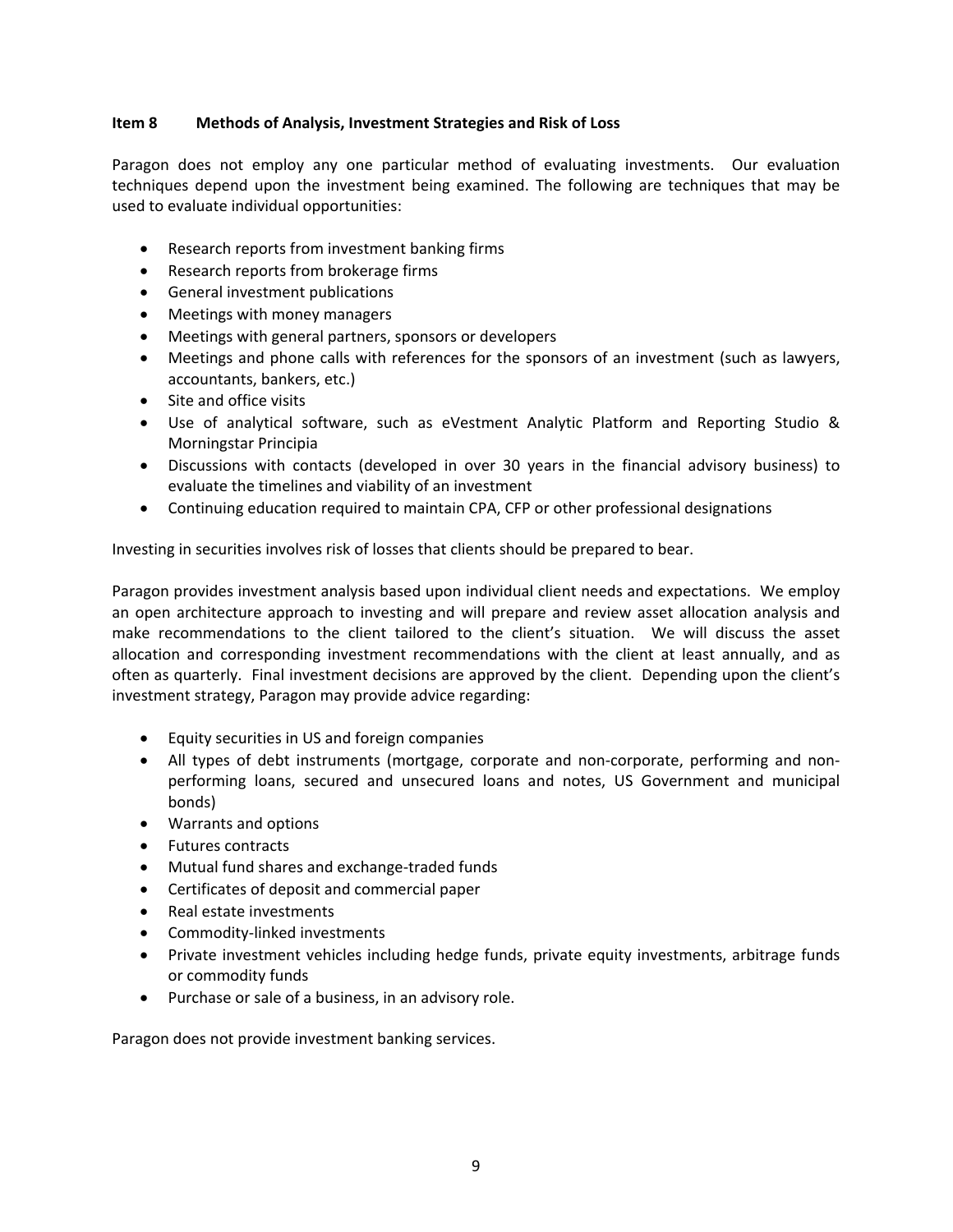Investment advice provided by Paragon may not produce the returns expected by clients. Material risks in investments in securities include market risk, inflation risk, interest rate risk, currency risk, political and economic risk, credit risk and liquidity risk.

We will discuss the risks associated with a specific investment with the client and consider them in our analysis when advising a client on investment decisions.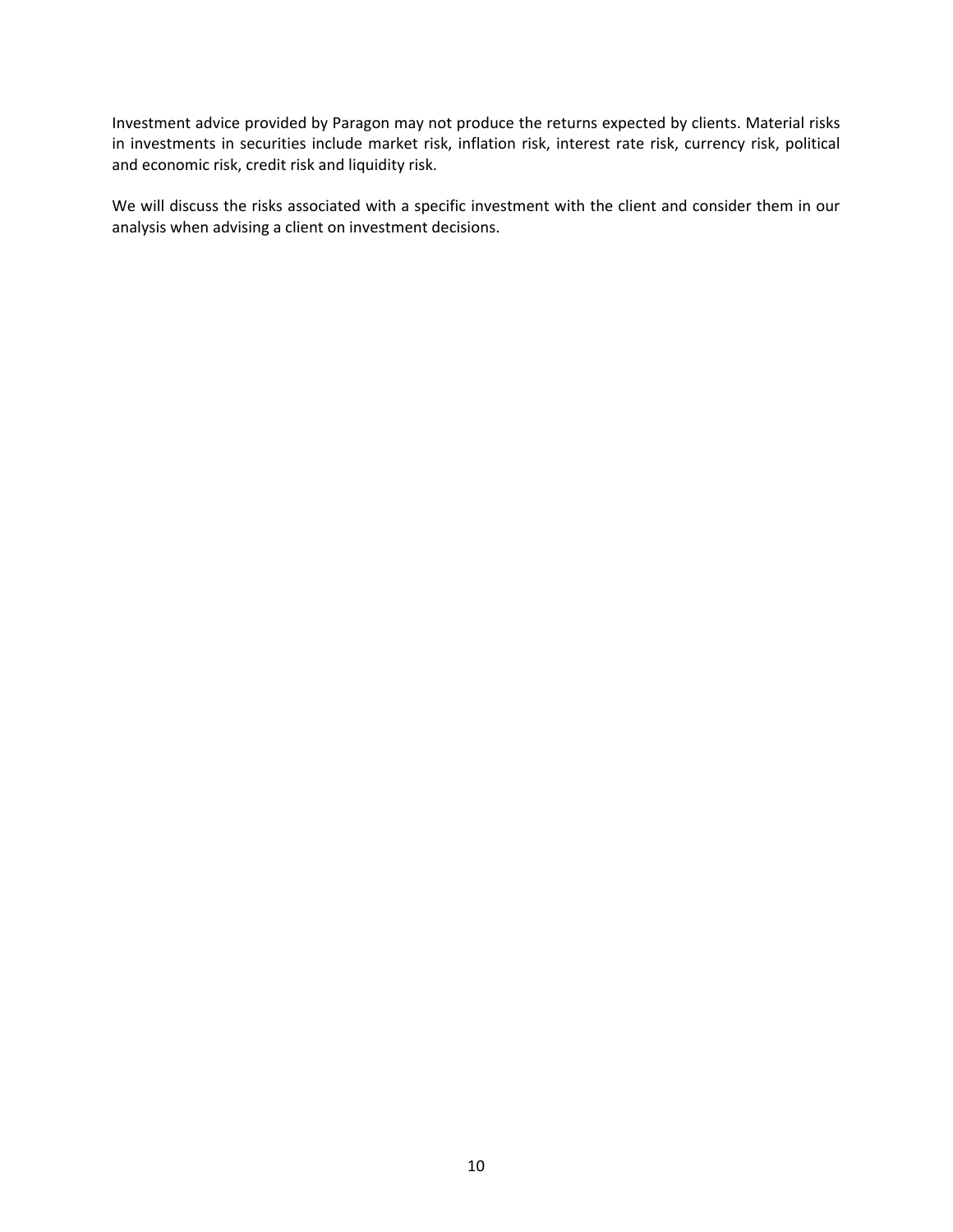# **Item 9 Disciplinary Information**

Paragon Advisors, Inc. has no history of disciplinary action.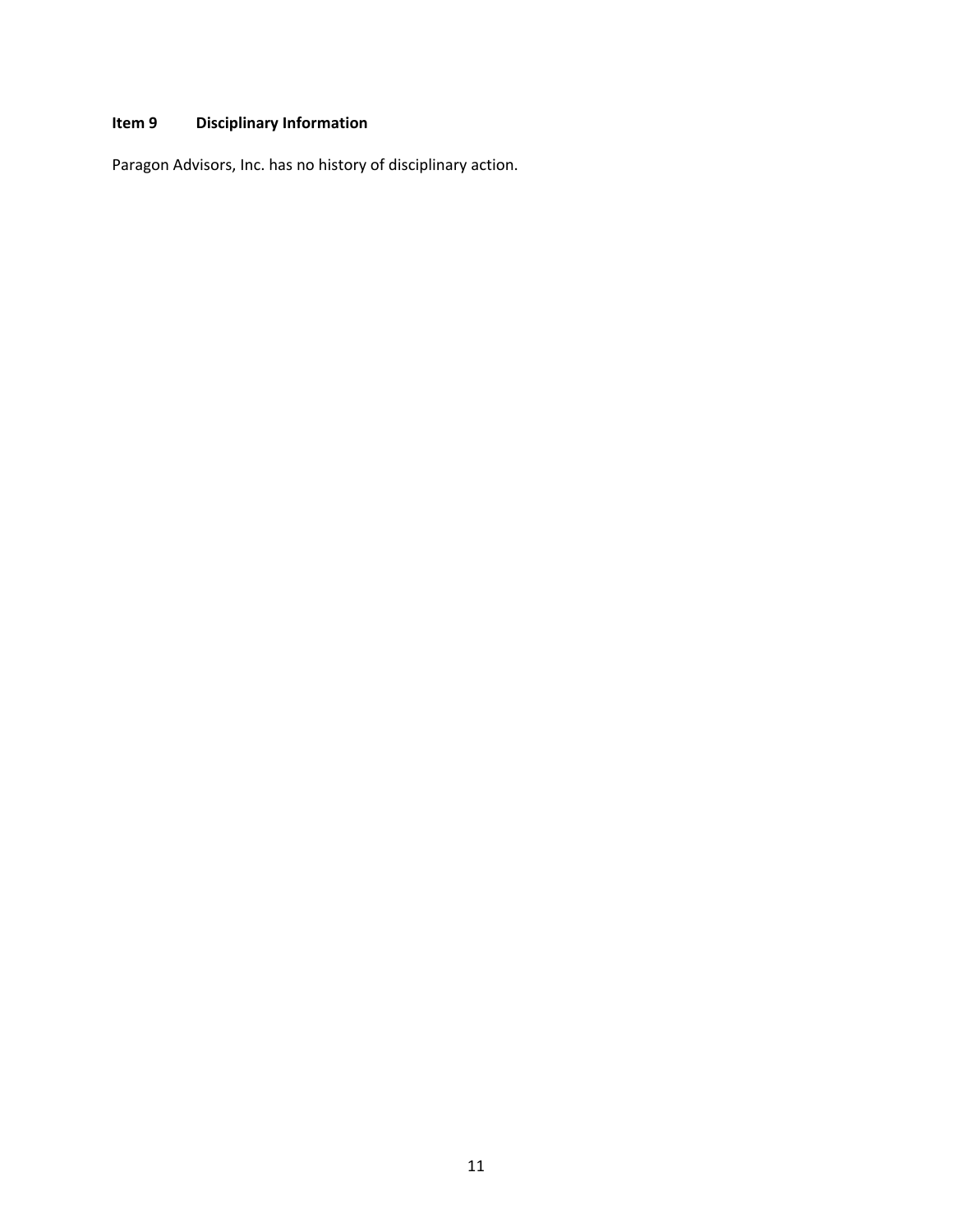### **Item 10 Other Financial Industry Activities and Affiliations**

Paragon provides tax return preparation and consulting for most clients in addition to financial advisory services.

As described above in Item 5, Paragon is related to Falmouth Investment Company, Inc. through common ownership of both entities by Terence C. Sullivan and Christine L. Jemison. Falmouth acts as the manager member of investment funds. Falmouth creates and monitors such investment funds on behalf of Paragon clients who choose to invest in such entities.

The funds managed by Falmouth invest in a wide range of investment vehicles, including hedge funds (traditional long/short, international, arbitrage, distressed securities, mortgage‐backed securities, special situations), real estate investments, debt instruments, private equities, and commodities, among others.

Falmouth will be compensated for its services to such funds as described in Item 5. These services are considered extraordinary and beyond the compensation paid by Paragon clients as part of the core and other services.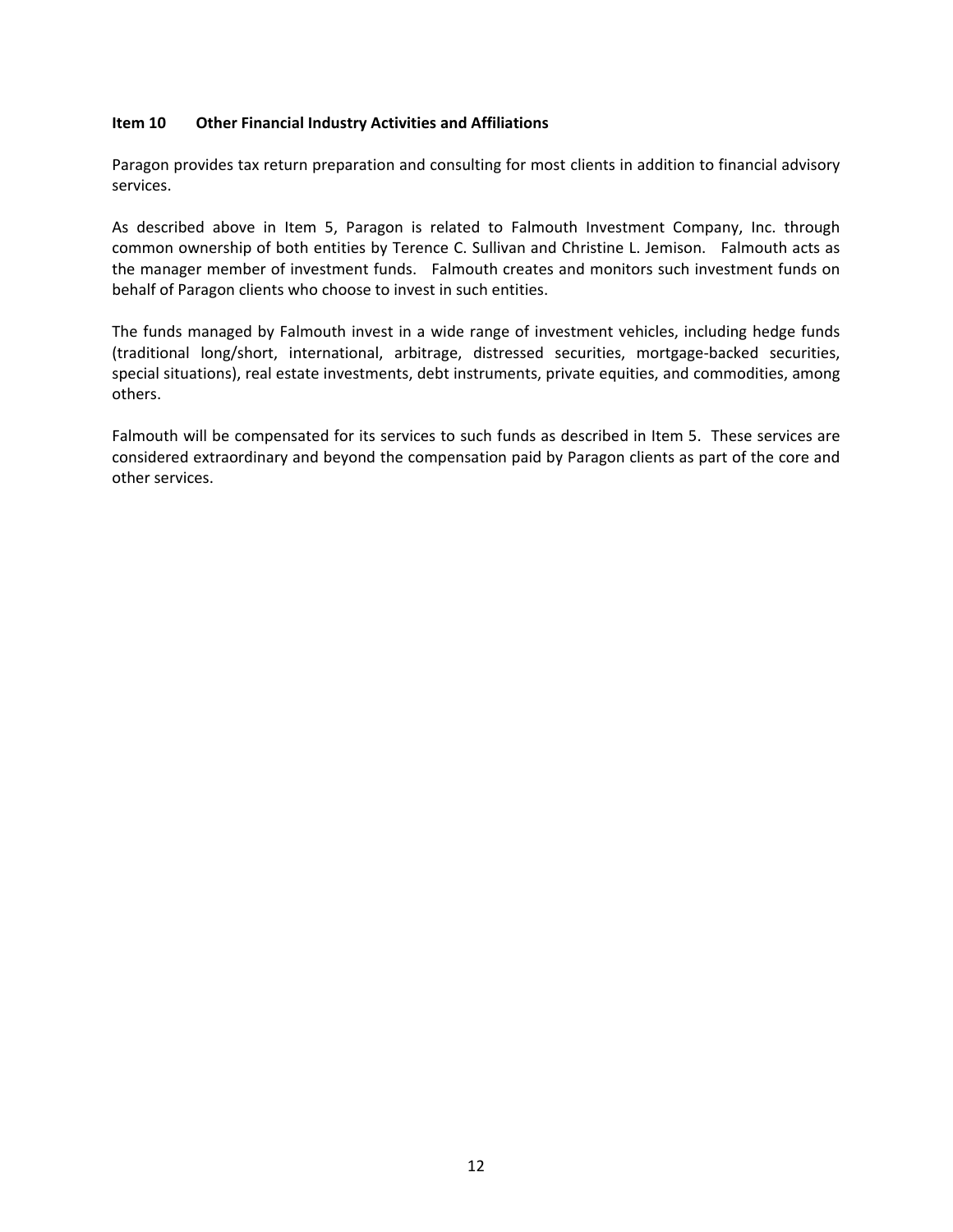## **Item 11 Code of Ethics, Participation or Interest in Client Transactions and Personal Trading**

## **Code of Ethics**

Paragon Advisors, Inc. has adopted a Code of Ethics (the "Code") that obligates Paragon and its employees to a fiduciary duty to place the interest of clients ahead of their own and the Company's interests. This Code of Ethics applies to all employees of Paragon. Employees must avoid activities, interests and relationships that might interfere with making decisions in the best interest of Advisory Clients.

As fiduciaries, all employees must at all times:

- Place the interest of Advisory Clients first;
- Avoid taking inappropriate advantage of their position;
- Conduct all personal securities transactions in full compliance with the Code, including both preclearance and reporting requirements;
- Refrain from revealing information relating to the investment intentions, activities or portfolios of Advisory Clients except to persons whose responsibilities requires knowledge of such information;
- Abide by the provisions for accepting and giving gifts, and abstain from soliciting gifts of any size under any circumstance;
- Not take any personal advantage of any opportunity properly belonging to any Advisory Client or the Company;
- Refrain from using undue influence to cause or attempt to cause any Advisory Client to purchase, sell or hold any security in a manner calculated to create any personal benefit to such employee.

Clients or prospective clients may obtain a copy of the Code by contacting Susanne M. Powers, Chief Compliance Officer, by email at spowers@paragonadvisors.net or by telephone at 216‐491‐3990.

## **Participation or Interest in Client Transactions and Personal Trading Procedures**

As described in Item 5, Falmouth Investment Company, a related entity, acts as manager member of investment funds formed to facilitate client investments in certain offerings that, due to size limitations, would not otherwise be accessible to Paragon clients. Paragon employees may invest in these investment funds alongside clients. Terry Sullivan, Christine Jemison and some other employees have invested their own money along the same economic terms as client investors. For the services provided to these pools, Falmouth will be compensated and will enjoy appreciation of its income. Paragon, its affiliates and its employees are prohibited from taking commissions or other compensation from the sponsors of investments in the funds. However, Paragon will make an effort to have the sponsors reimburse Paragon for the funds' out of pocket and other expenses incurred during the due diligence process.

Paragon employees may recommend to clients securities or investments that they own, purchase or sell for their own accounts. In addition, Terry Sullivan and Christine Jemison and other Paragon employees may invest in the same funds recommended by Falmouth to its advisory clients. Mr. Sullivan is an investor in a preferred stock that was also presented to Paragon clients as an investment opportunity. This potential conflict of interest was disclosed to clients, and the decision as to whether or not to invest in this security was left up to each client. Further, Mr. Sullivan and Ms. Jemison are investors in three business ventures alongside two of Paragon's clients and other investors.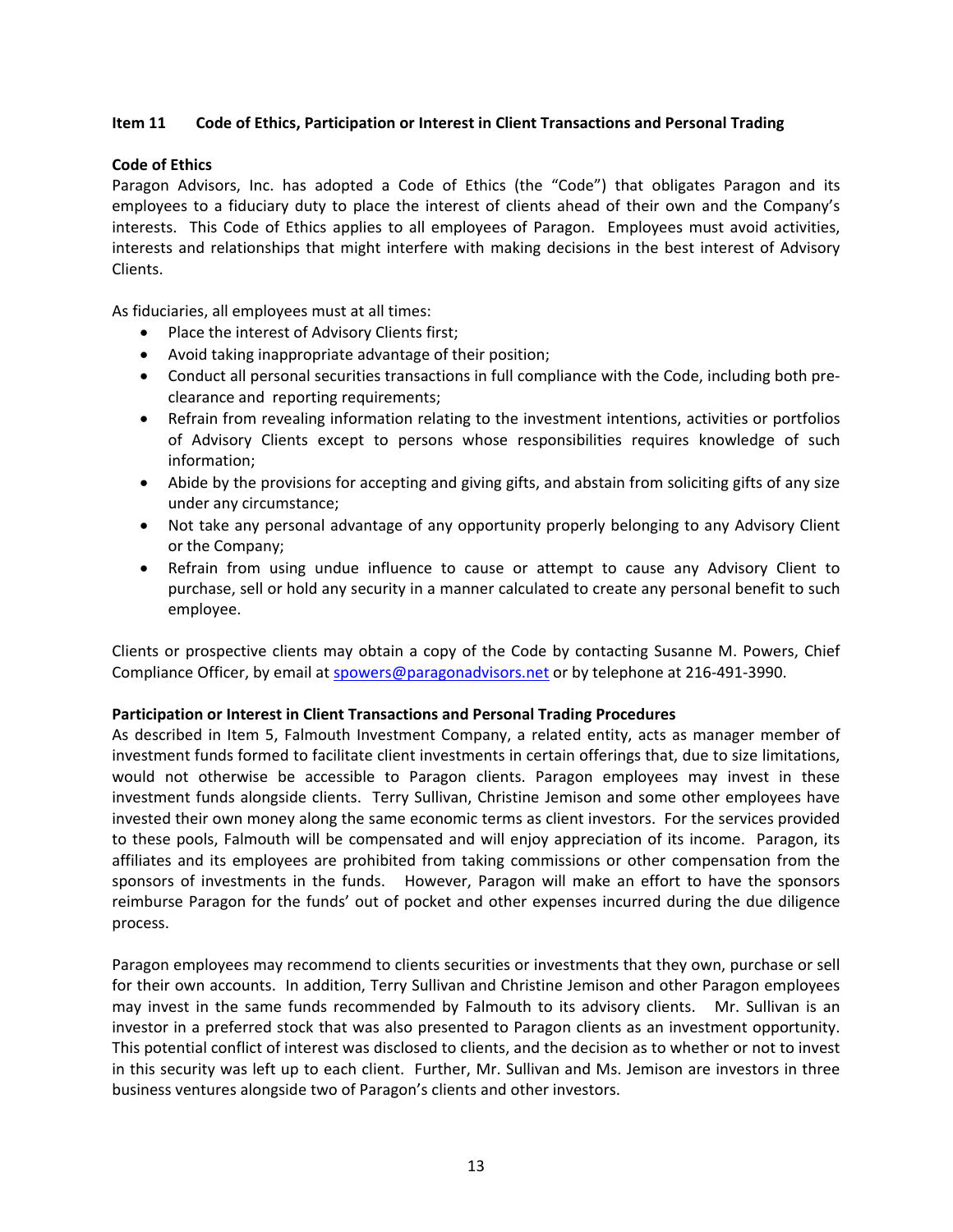As part of Paragon's Code of Ethics, all employees are required to disclose such investments and all reportable transactions to the Chief Compliance Officer (CCO). The CCO reviews and monitors these transactions on a regular basis in order to detect and prevent breaches of fiduciary duty, and to avoid potential conflicts of interest in connection with employees' personal trading activities. Furthermore, Paragon's Code of Ethics requires that employees obtain pre‐approval from the CCO before purchasing any security of which an advisory client is considered an insider, or any security in a private placement, including investments in investment funds managed by Falmouth.

If the CCO determines that an employee has committed a violation of the Code, the Company may impose sanctions and take other actions as it deems appropriate, including a letter of caution or warning, suspension of personal trading privileges, suspension or termination of employment or monetary fine.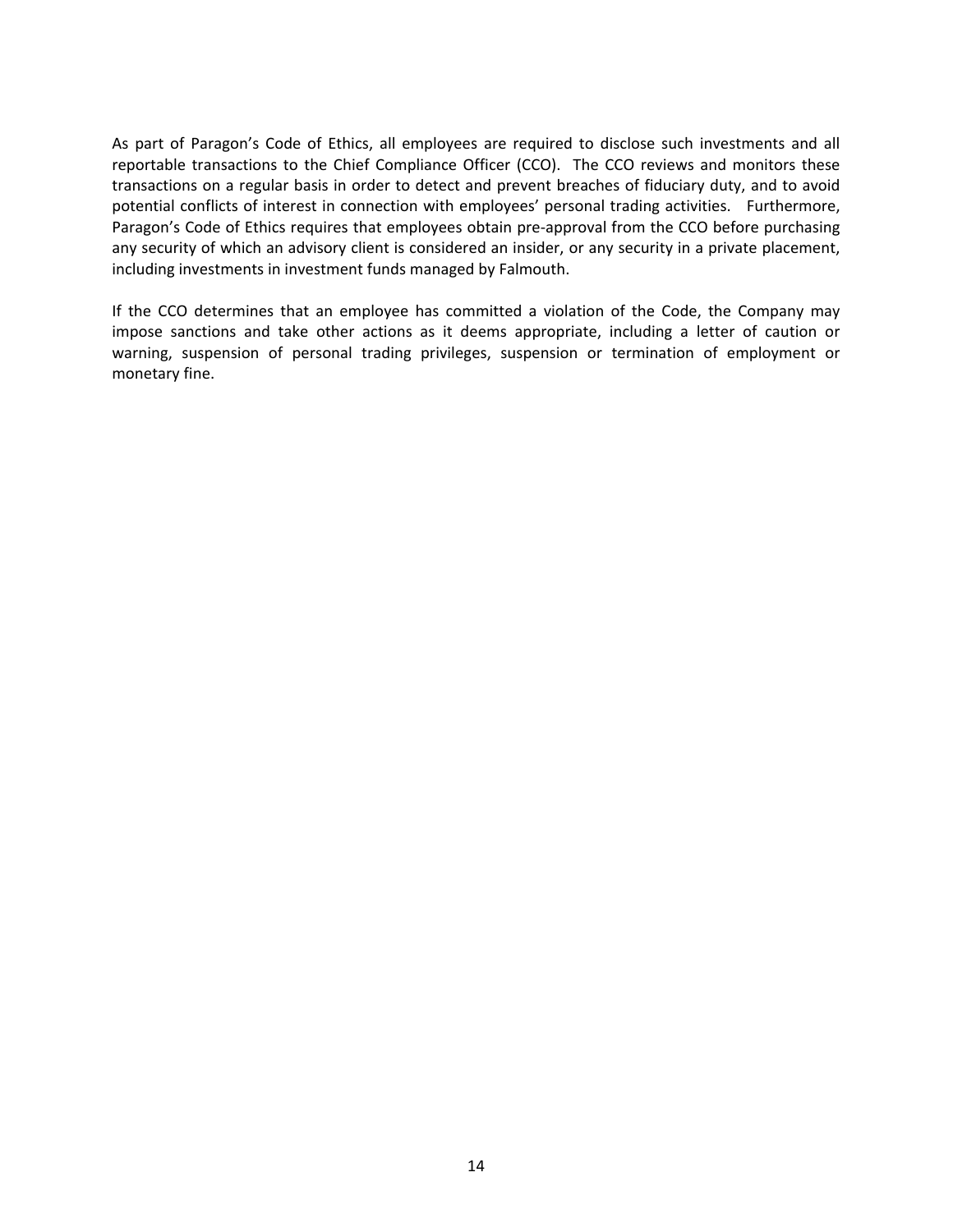#### **Item 12 Brokerage Practices**

#### **Selection of brokers**

In limited cases, Paragon has the latitude to select brokers and negotiate commissions on behalf of its clients without specific client consent. Brokers used in such transactions are generally the brokers with whom the accounts are custodied. Paragon will negotiate fees with individual brokers based upon competitive commission rates that Paragon has negotiated with other brokers.

In most situations, Paragon does not have the authority to determine the broker used for client transactions. Typically, Paragon's clients have pre-established broker relationships and/or specifically direct the broker to be used. With such an arrangement, the client's direction to use a particular broker may limit Paragon's ability to achieve best execution and negotiate commissions with other brokers on the client's behalf. Paragon does recommend brokers to clients where appropriate. Paragon will recommend a broker best suited to the client's needs based on the size of account, breadth of services provided and available investment products, reputation, financial strength and stability, and competitiveness of commissions.

Falmouth has the discretionary authority to invest each fund's assets in managers which it deems appropriate in achieving the goals of each fund. In most cases, Falmouth discloses in advance what managers it expects to utilize in achieving its objectives. However, the final determination of the managers is made by Falmouth. In addition to selecting the managers, Falmouth determines how much of each funds' capital is allocated to the respective managers. Finally, in limited circumstances, Falmouth may select brokers and negotiate commission rates for transactions made within each fund based upon competitive commission rates Falmouth has negotiated with other brokers. Falmouth will select brokers best suited to the advisory client's needs based on the size of account, services provided and competiveness of commissions.

One such broker and qualified custodian that Paragon often recommends to clients is Charles Schwab & Co., Inc. (Schwab), a registered broker‐dealer, member SIPC. Paragon and Falmouth are independently owned and operated and not affiliated with Schwab. While Paragon may recommend that clients use Schwab as custodian/broker, the client will decide whether to do so and will open an account with Schwab by entering into an account agreement directly with them. Paragon does not open the account for the client, although we will assist clients in doing so.

#### **Brokerage and Custody Costs**

For Paragon client accounts maintained in its custody, Schwab generally does not charge separately for custody but is compensated by account holders through commissions or other transaction‐related fees for security trades that are executed through Schwab or that settle in your Schwab account. In addition to commissions and transaction‐based fees, Schwab charges a flat dollar amount as a "prime broker" or "trade away" fee for each trade executed by a different broker‐dealer but where securities bought or the funds from the securities sold are deposited (settled) in a Schwab account. These fees are in addition to the commissions or other compensation paid to the executing broker-dealer. Because of this, in order to minimize trading costs, Paragon uses Schwab to execute trades in client Schwab accounts. Having Schwab execute the trades is consistent with Paragon's duty to seek "best execution" of client trades. Best execution means the most favorable terms for a transaction based on all relevant factors.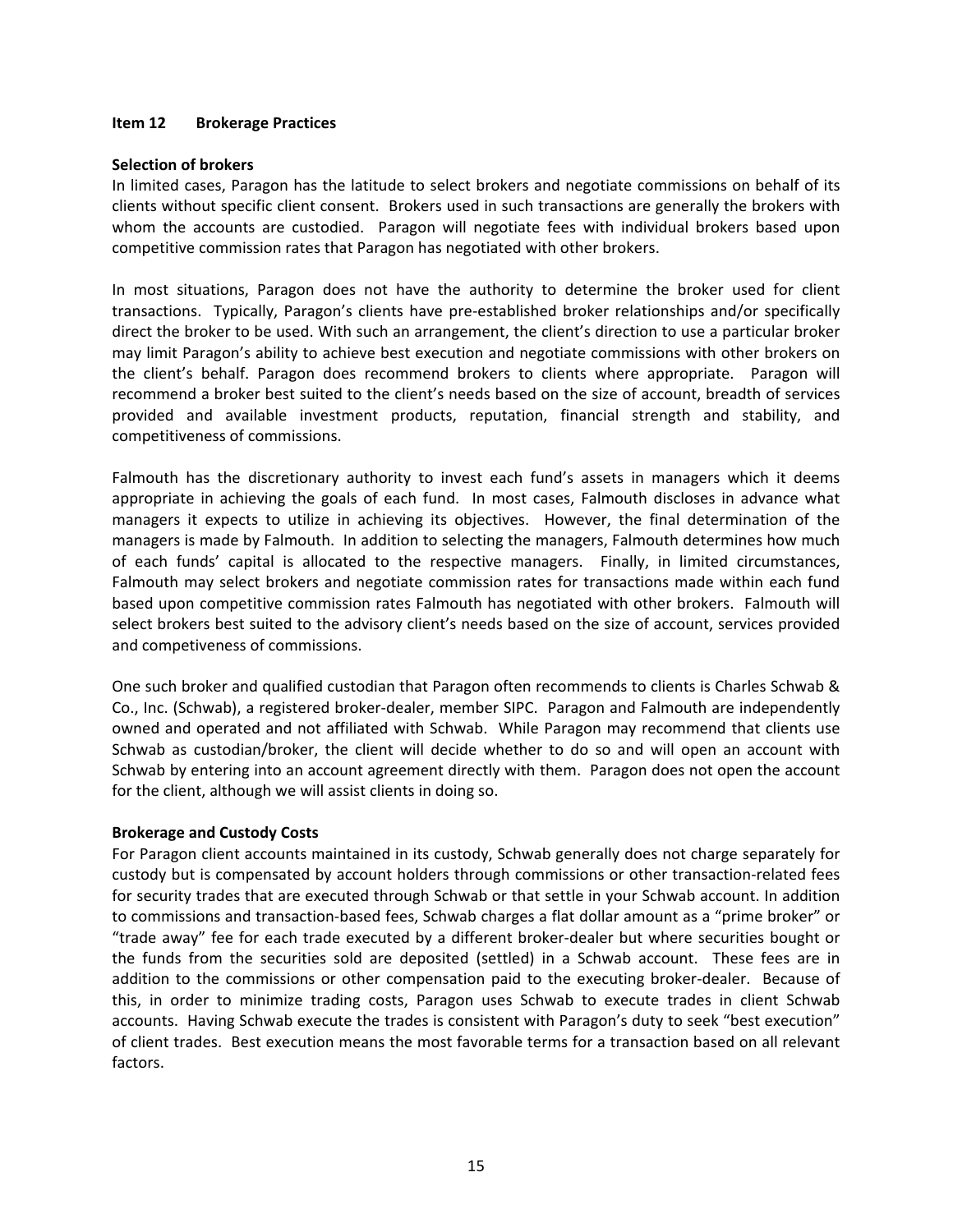#### **Products and services available from Schwab**

Schwab Advisor Services is Schwab's business serving independent investment advisory firms like Paragon. They provide us and our clients with access to its institutional brokerage services (trading, custody, reporting and related services), many of which are not typically available to Schwab retail customers. Schwab also makes available various support services. Some of these services help Paragon manage or administer clients' accounts, while others help us manage and grow our business. Schwab's support services are generally available on an unsolicited basis and at no charge to Paragon. Following is a more detailed description of Schwab's support services:

#### *Services that benefit clients*

Schwab's institutional brokerage services include access to a broad range of investment products, execution of securities transactions, and custody of client assets. The investment products available through Schwab include some to which we might not otherwise have access or that would require a significantly higher minimum initial investment by clients.

## *Services that may not directly benefit clients*

Schwab also makes available other products and services that benefit us but may not directly benefit client accounts. These products and services assist us in managing and administering our clients' accounts. They include investment research, both Schwab's own and that of third parties. We may use this research to service all or a substantial number of clients' accounts, including accounts not maintained at Schwab. Schwab also makes available software and other technology that:

- Provide access to client account data (such as duplicate trade confirmations and account statements)
- Facilitate trade execution
- Provide pricing and other market data
- Facilitate payment of our fees from our clients' accounts
- Assist with back‐office functions, recordkeeping, and client reporting

## *Services that generally benefit only Paragon*

Schwab also offers other services intended to help us manage and further develop our business. These services include:

- Educational conferences and events
- Consulting on technology, compliance, legal and business needs
- Publications and conferences on practice management and business succession

Schwab may provide some of these services itself. In other cases, it will arrange for third‐party vendors to provide the services. Schwab may also discount or waive its fees for some of these services or pay all or part of a third party's fees. Schwab may also provide Paragon with other benefits, such as occasional business entertainment of personnel.

## **Paragon's interest in Schwab's services**

The availability of these services from Schwab benefits us because we do not have to produce or purchase them. We do not have to pay for Schwab's services. We may have an incentive to recommend that clients maintain accounts with Schwab, based on our interest in receiving Schwab's services that benefit our business. This is a potential conflict of interest. We believe, however, that our selection of Schwab as custodian and broker is in the best interest of clients. Our selection is primarily supported by the scope, quality, and price of Schwab's services and not Schwab's services that benefit only us.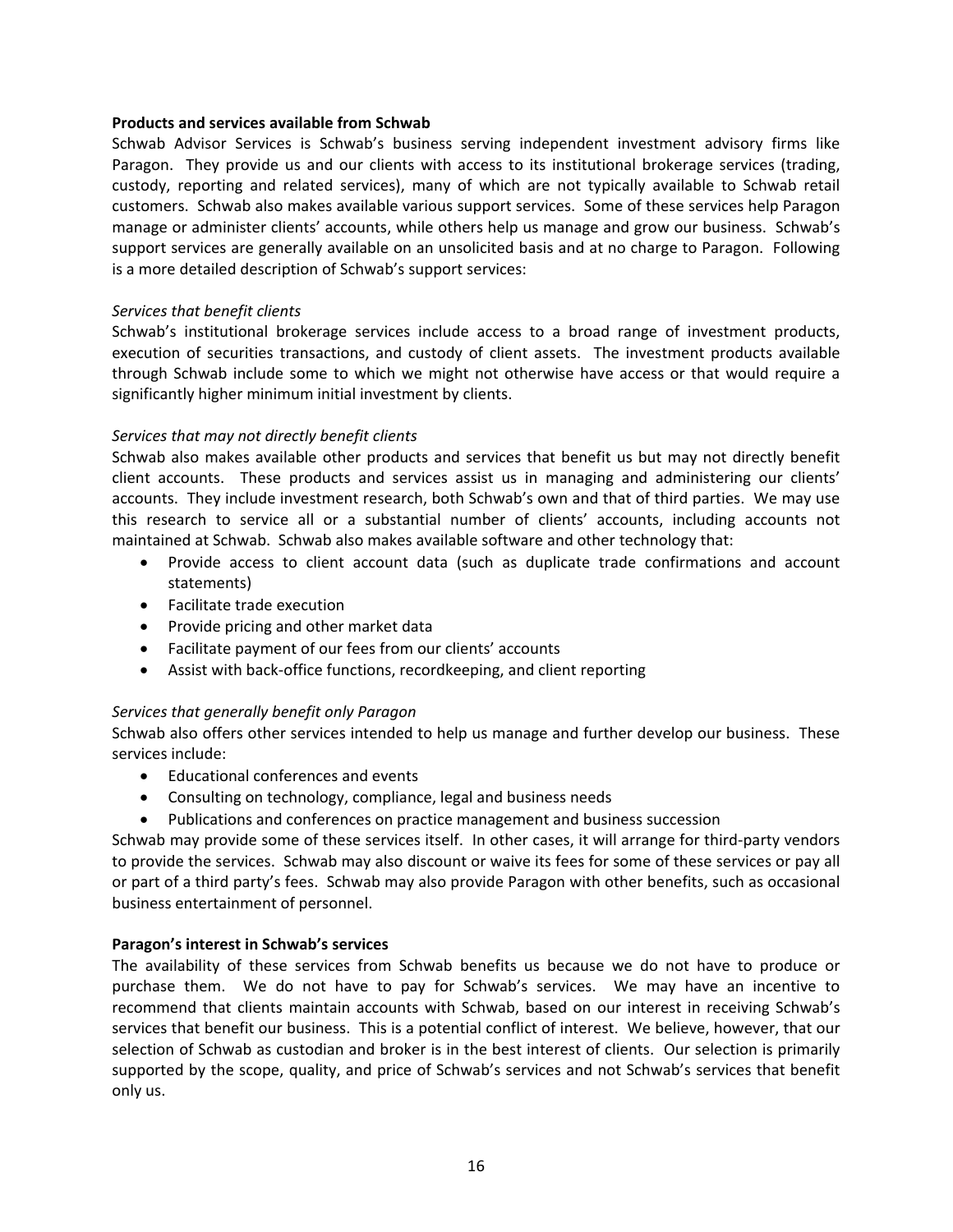#### **Item 13 Review of Accounts**

Paragon provides ongoing review of client accounts throughout the year. Those advisors conducting the reviews are: Terry Sullivan, Senior Managing Director, Christine Jemison, Senior Managing Director, and Joanne Finley, Managing Director. Terry Sullivan and/or Christine Jemison are involved in all clients' global financial issues, and may oversee more than 50 client relationships. All other financial advisors employed by Paragon have fewer than 25 clients.

The information with respect to investments is typically obtained from the broker, sponsor or managers of such investments and is sent directly to clients. The review of a client may vary in format and frequency depending on the requests of the client. Reports generally include a Statement of Assets and Liabilities, Asset Allocation, Investment Performance Report, and Taxable Income and Cash Flow Projections. These reports are tailored to meet the specific needs of each client and vary in scope and approach on a client-by-client basis. While a client may request more or less frequent reporting, Paragon typically provides Investment Performance Reports to clients on a quarterly basis, and a comprehensive reporting package at least annually, updating the client's overall financial affairs.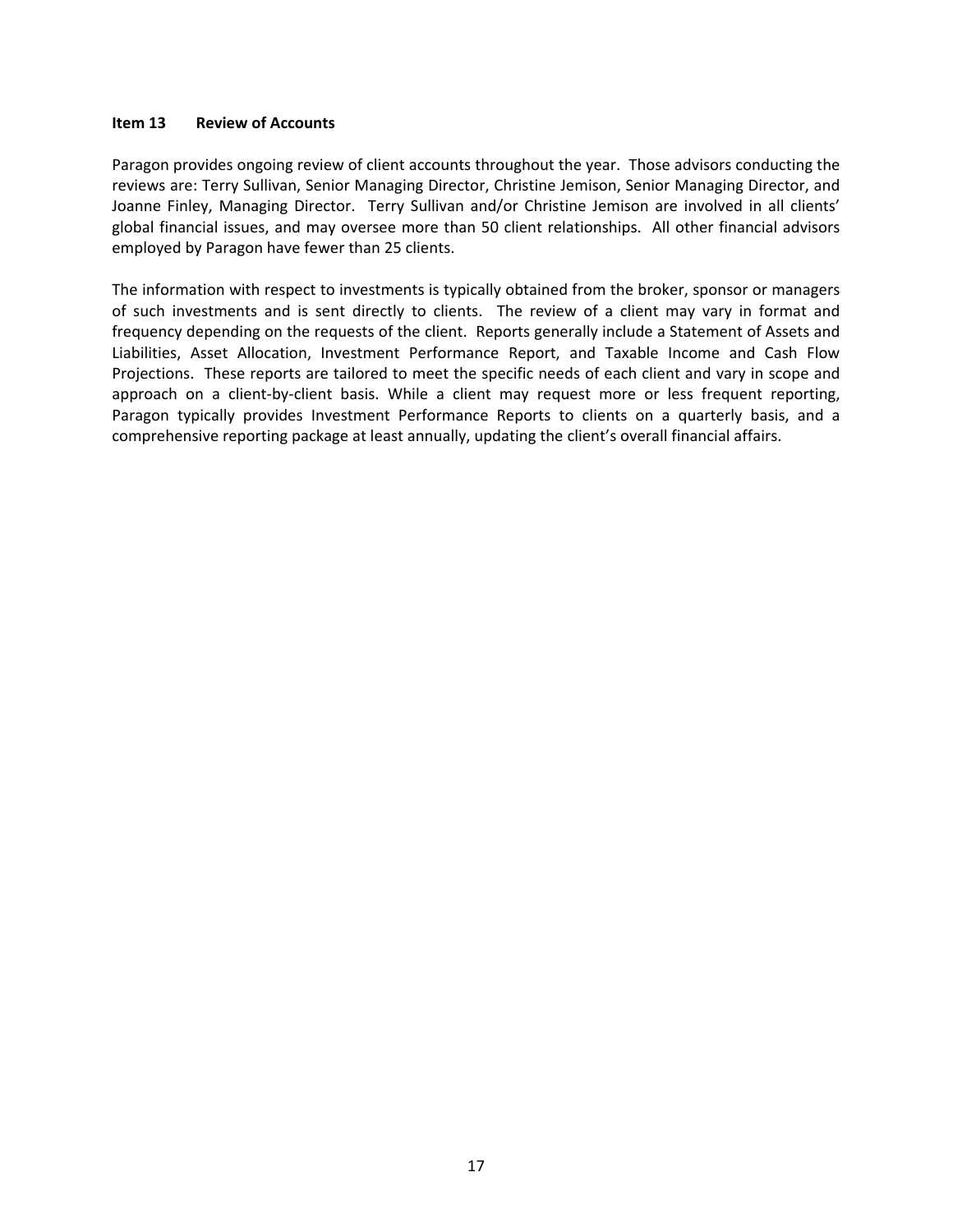#### **Item 14 Client Referrals and Other Compensation**

Paragon receives no compensation for client referrals.

Paragon does receive some benefit from Schwab in the form of the support products and services its makes available to us. These products and services, and how they benefit us have been described above, in Item 12. The availability to us of Schwab's products and services is not based on us giving particular investment advice, such as buying particular securities for our clients. On occasion, Schwab may agree to reimburse clients for account transfer fees upon transferring assets to Schwab.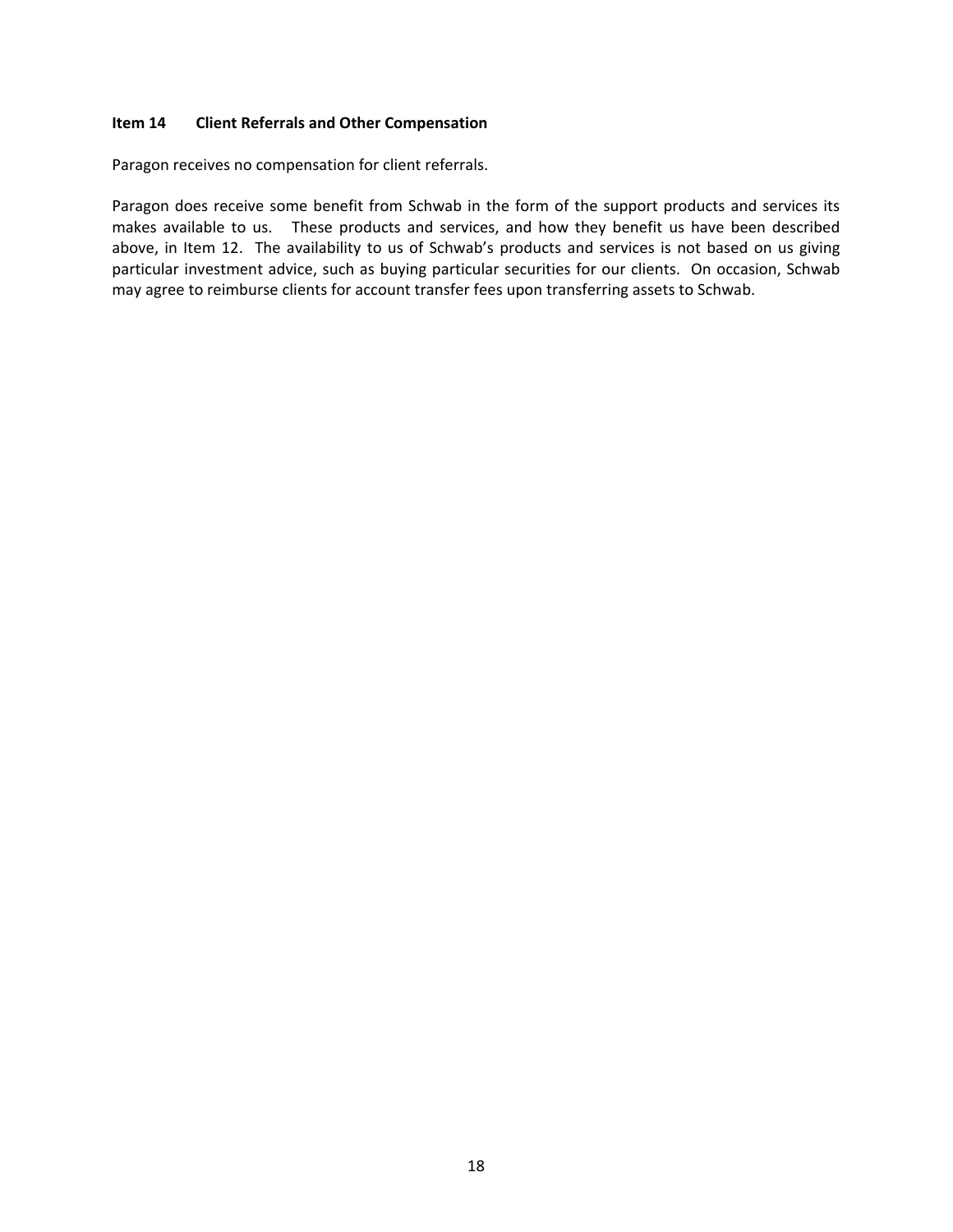#### **Item 15 Custody**

Client funds are maintained with a qualified custodian, chosen by the client. Paragon will research and make recommendations as to the qualified custodian chosen by clients, but the choice of custodian is made by each individual/family (see Item  $12$  – Brokerage Practices, above). Paragon or any related party does not act as qualified custodian for any client funds.

Paragon may have custody, under SEC rules, of client assets due to authority given to Paragon by its clients. Terry Sullivan, Christine Jemison, Susanne Powers (Managing Director and Chief Compliance Officer) and Trevor Allburn (Director), act as Trustee, Co‐Trustee or manager member for certain client entities, or have power of attorney over such entities or other client accounts. Paragon may also have authority to pay bills or wire funds from certain client accounts, or to withdraw our investment advisory fees directly from one or more of the client's accounts. Paragon occasionally has access to information which gives its advisors the ability to act on behalf of the client, such as possession of client usernames and passwords for brokerage account websites. Paragon is deemed to have custody of client cash and securities in all of these instances since Paragon has the ability to act autonomously on the client's behalf, even if we do not utilize this ability.

Brokerage accounts over which Paragon is deemed to have custody must be maintained with a qualified custodian, and clients should receive account statements at least quarterly directly from the qualified custodian. Statements will be sent to your e‐mail or postal mailing address. We urge clients to carefully review all such account statements received. In addition, all accounts over which Paragon is considered to have custody are subject to an annual surprise audit by an independent CPA.

Falmouth Investment Company is the manager member for several investment partnerships in which Paragon clients invest. As manager member, Falmouth has custody of all the client assets held by the investment funds. All cash and investments of the individual funds are held by a qualified custodian, either US Bank, Chemical Bank or through the underlying investment manager. Falmouth is required to provide audited financial statements for these funds to investors by June 30th annually.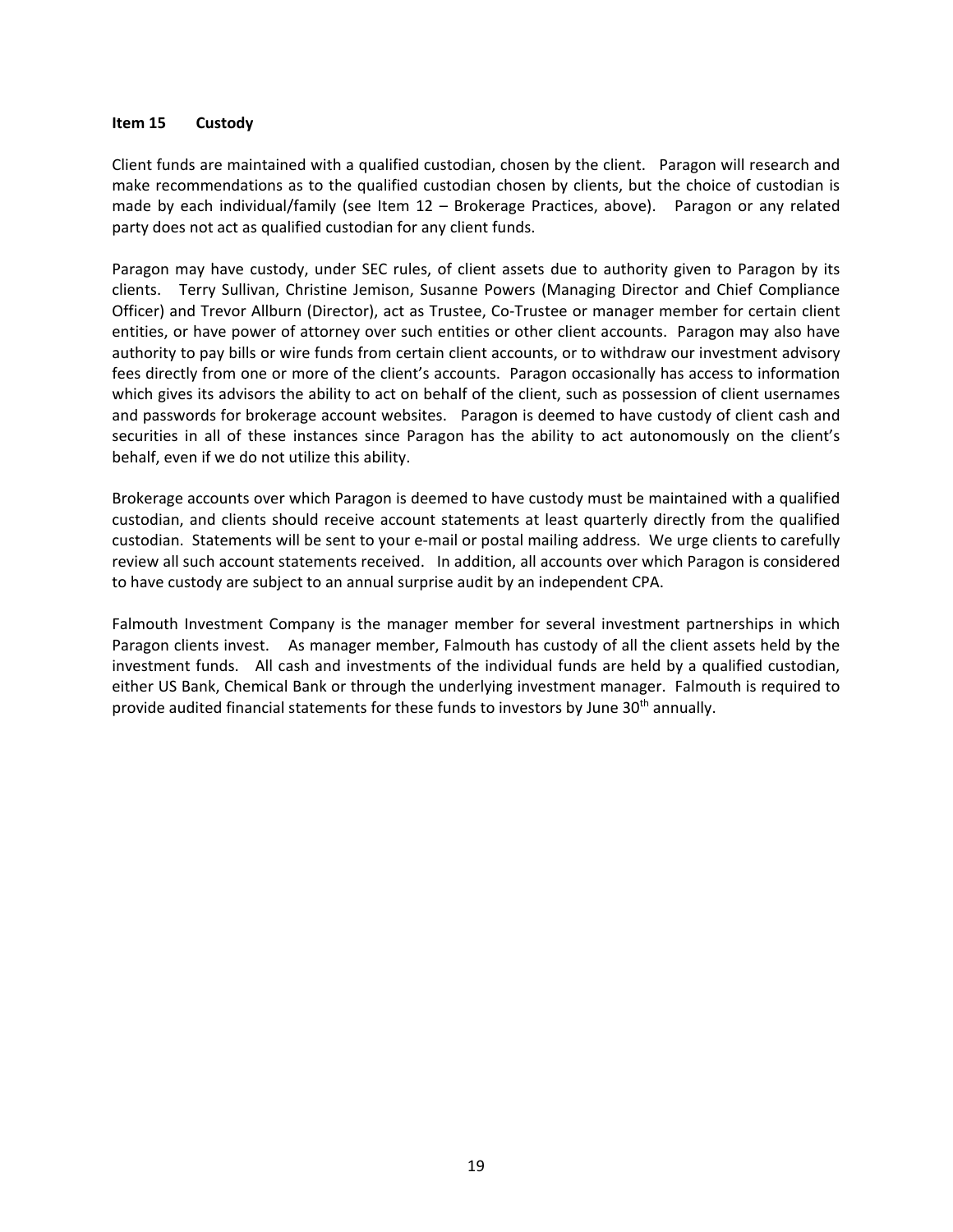#### **Item 16 Investment Discretion**

Paragon does not typically have discretionary authority to manage securities on behalf of clients.

As mentioned above, Terry Sullivan, Christine Jemison, Sue Powers or Trevor Allburn may act as Trustee, Co-Trustee or manager member for client entities or act as power of attorney on client accounts. In very limited cases, clients may grant Terry or Christine broad authority to make trades in their accounts without the need for client approval. Paragon is considered to have full investment discretion in both of these instances, and may execute trades on behalf of these clients without the client's involvement. We will do so according the asset allocation plan discussed with and reviewed by the client.

Falmouth has the discretionary authority to invest each fund's assets in managers which it deems appropriate in achieving the goals of each fund. In most cases, Falmouth discloses in advance what managers it expects to utilize in achieving its objectives. However, the final determination of the managers is made by Falmouth. In addition to selecting the managers, Falmouth determines how much of each fund's capital is allocated to the respective managers. Finally, in limited circumstances, Falmouth may select brokers and negotiate commission rates for transactions made within each fund based upon competitive commission rates Falmouth has negotiated with other brokers. Falmouth will select brokers best suited to the advisory client's needs based on the size of account, services provided and competitiveness of commissions.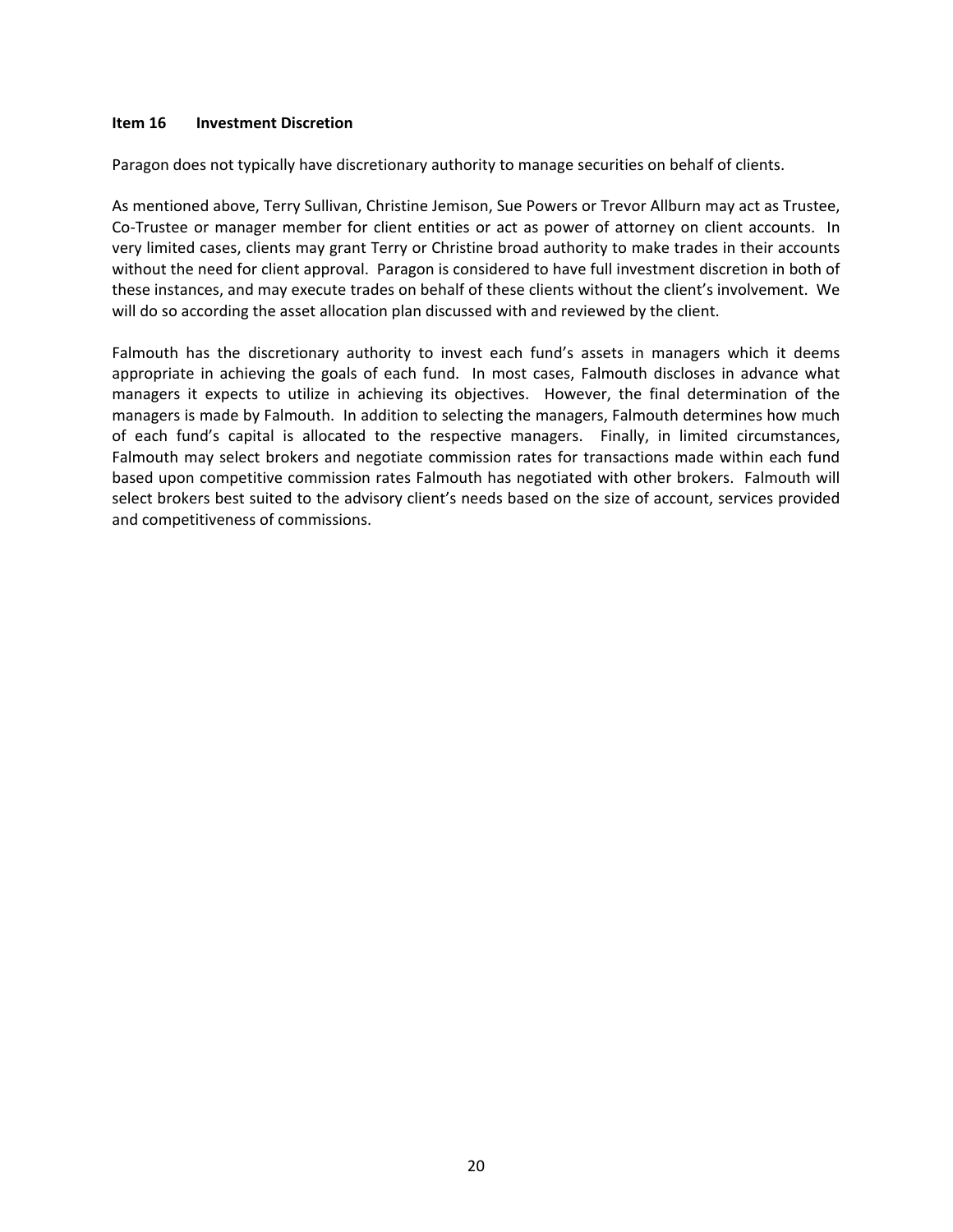## **Item 17 Voting Client Securities ("Proxy Voting")**

Unless specifically agreed to, Paragon does not have voting authority, and clients retain the responsibility for receiving and voting proxies for any and all securities maintained in client portfolios. Paragon may provide advice to clients regarding the clients' voting of proxies. In instances where Terry or Christine acts as trustee of a client account, we do have the authority to vote proxies on behalf of advisory clients. We will always act in the best interest of its clients in voting of proxies, and votes all proxies with the expectation of maximizing client value.

As manager member of the pooled investment funds, Falmouth does have authority to vote proxies on behalf of advisory clients. Falmouth is responsible for receiving and voting proxies on behalf of the investment funds. Falmouth always acts in the best interest of its clients in voting of proxies, and votes all proxies with the expectation of maximizing client value.